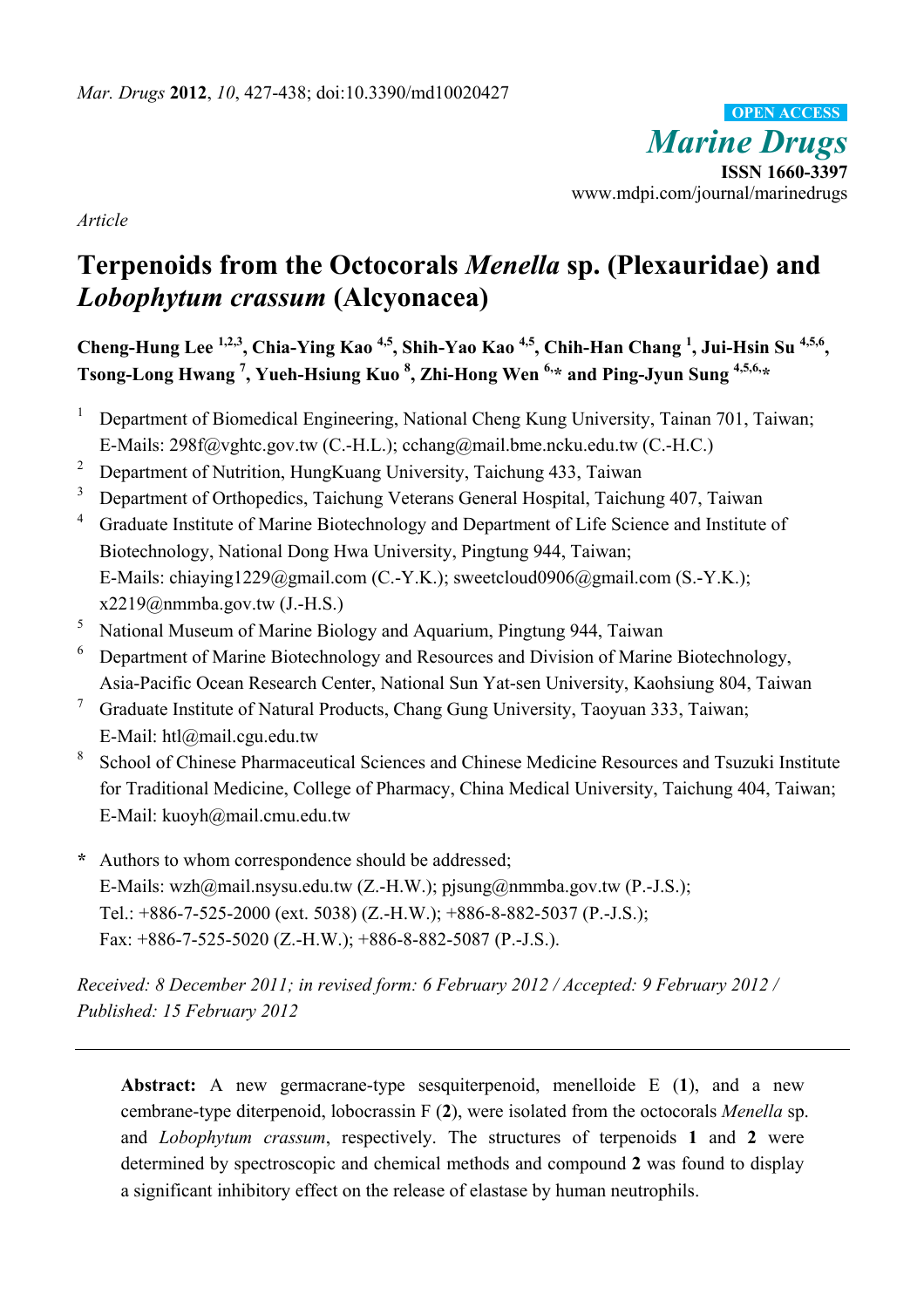**Keywords:** menelloide; germacrane; *Menella*; lobocrassin; cembrane; *Lobophytum*; elastase

#### **1. Introduction**

Octocorals have been proven to be rich sources of natural terpenoid derivatives [1,2] and terpenoid analogues are often found in large amounts in marine invertebrates, and represent the largest percentage of natural products isolated from marine organisms [3]. In a continuation of our search for new substances from marine invertebrates collected off the waters of Taiwan at the intersection of the Kuroshio current and the South China Sea surface current, the chemical constituents of a specimen of gorgonian identified as *Menella* sp. (Plexauridae) [4,5] were studied. Its organic extract displayed inhibitory effects on the generation of superoxide anion (inhibition rate 84.7%) and the release of elastase (inhibition rate 96.2%) at a concentration of 10 µg/mL. We further isolated a new germacrane-type sesquiterpenoid, menelloide E (**1**), from *Menella* sp. Furthermore, a new pyrancembranoid diterpenoid, lobocrassin F (**2**), was isolated from the octocoral *Lobophytum crassum* (Alcyonacea). In this paper, we describe the isolation, structure determination and bioactivity of terpenoids **1** and **2**.

# **2. Results and Discussion**

#### *2.1. Isolation and Structure Determination of Menelloide E* (**1**) *from* Menella *sp.*

Previous studies on the chemical constituents of octocorals belonging to genus *Menella* (Figure 1) have afforded a series of interesting secondary metabolites [6–17], including sesquiterpenoids, menelloides A–D [14,15]. Menelloide E (**1**) was isolated as a colorless oil (Figure 1), and the molecular formula for this compound was determined to be  $C_{15}H_{18}O_4$  (seven units of unsaturation) using HRESIMS ( $C_{15}H_{18}O_4$  + Na,  $m/z$  285.1105, calculated 285.1103). Comparison of the <sup>13</sup>C NMR and DEPT data with the molecular formula indicated that there were two exchangeable protons, which required the presence of two hydroxy groups. This deduction was supported by a broad absorption in the IR spectrum at 3413 cm<sup>-1</sup>. The IR spectrum also showed a strong band at 1746 cm<sup>-1</sup>, consistent with the presence of an ester group. The <sup>13</sup>C NMR data for 1 confirmed the presence of 15 carbon signals (Table 1), characterized by DEPT as a methyl, four sp<sup>3</sup> methylenes, an sp<sup>2</sup> methylene, two sp<sup>3</sup> methines, an sp<sup>2</sup> methine, an sp<sup>3</sup> quaternary carbon and five sp<sup>2</sup> quaternary carbons. A suite of resonances at  $\delta_c$  175.1 (C-12), 149.8 (C-7), 127.4 (C-11), 102.7 (C-8) and 8.7 (CH<sub>3</sub>-13), could be assigned to the α-methyl-α,β-unsaturated-γ-lactone moiety. Two additional unsaturated functionalities were indicated by <sup>13</sup>C resonances at  $\delta_c$  154.5 (C-10), 111.4 (CH-9), 157.6 (C-4) and 104.5 (CH<sub>2</sub>-14), suggesting the presence of a trisubstituted olefin and an exocyclic carbon-carbon double bond. Thus, from the reported data, the proposed skeleton of **1** was suggested to be a sesquiterpenoid with three rings.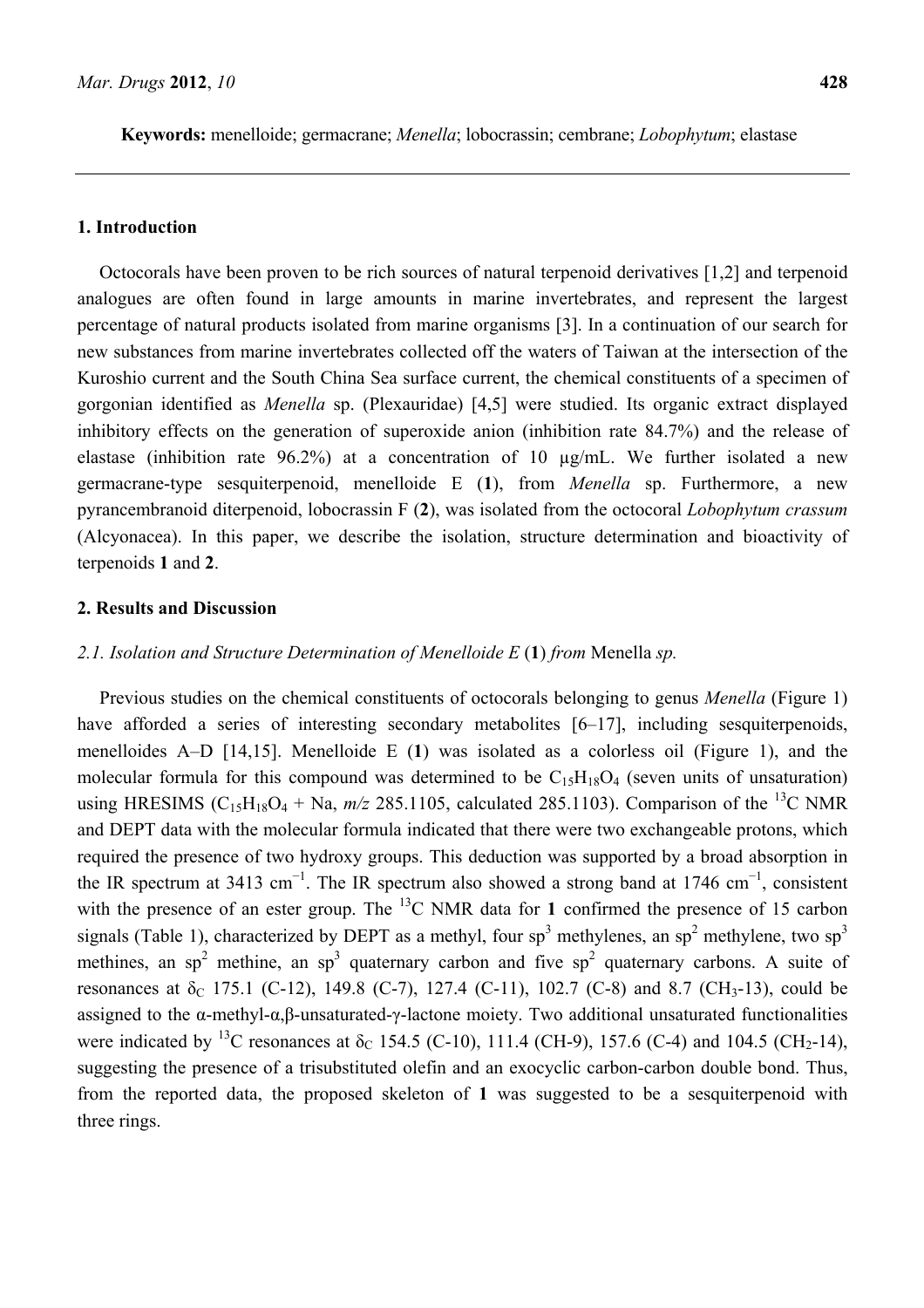

**Figure 1.** The octocoral *Menella* sp. and the structure of menelloide E (**1**).

**Table 1.** NMR spectroscopic data (500 MHz, CDCl<sub>3</sub>) for menelloide E (1).

| <b>Position</b> | $\delta_{\rm H}$ ( <i>J</i> in Hz)            | $\delta_{\rm C}$ , Mult. |
|-----------------|-----------------------------------------------|--------------------------|
| 1               | 2.85 td $(11.5, 8.0)$                         | 48.3, CH                 |
| $2\alpha/\beta$ | $1.19$ m; $1.74$ m                            | $28.7, \mathrm{CH}_2$    |
| 3               | $2.25 \text{ m}$                              | $33.8, \mathrm{CH}_2$    |
| $\overline{4}$  |                                               | 157.6, qC                |
| 5               | $3.21 \text{ m}$                              | 40.7, CH                 |
| $6\alpha/\beta$ | 3.00 dd $(15.0, 3.5)$ ; 3.51 dd $(15.0, 3.5)$ | $26.2, \mathrm{CH}_2$    |
| 7               |                                               | 149.8, $qC$              |
| 8               |                                               | 102.7, qC                |
| 9               | $5.68$ s                                      | 111.4, CH                |
| 10              |                                               | 154.5, $qC$              |
| 11              |                                               | 127.4, qC                |
| 12              |                                               | 175.1, qC                |
| 13              | 1.93 s                                        | $8.7, \mathrm{CH}_3$     |
| 14a/b           | 4.89 s; 4.66 s                                | 104.5, $CH2$             |
| 15a/b           | 3.67 dd $(10.5, 5.5)$ ; 3.61 dd $(10.5, 5.5)$ | $70.2, \mathrm{CH}_2$    |
| $OH-8$          | 2.49 s                                        |                          |
| OH-15           | $2.04$ t $(5.5)$                              |                          |

From the  ${}^{1}H-{}^{1}H$  COSY spectrum of 1 (Figure 2), it was possible to differentiate between the separate spin systems of H-1/H<sub>2</sub>-2/H<sub>2</sub>-3, H<sub>2</sub>-3/H<sub>2</sub>-14 (by allylic coupling), H-1/H-5/H<sub>2</sub>-6 and OH-15/H2-15. These data, together with the HMBC correlations between H-14a/C-3, C-5; H-14b/C-3; H-6β/C-7, C-11; H-9/C-1, C-7, C-10, C-15; and H3-13/C-7, C-11 (Figure 2), permitted elucidation of the carbon skeleton. The exocyclic carbon-carbon double bond at C-4 was confirmed by the HMBC correlations between H-14a/C-3, C-5 and H-14b/C-3; and further supported by the allylic couplings between H<sub>2</sub>-3 and H<sub>2</sub>-14. The methylene unit at  $\delta$ <sub>C</sub> 70.2 was correlated to the methylene protons at  $\delta_H$  3.67 and 3.61 in the HMQC spectrum and the H-9 olefinic proton signal was <sup>3</sup>J-correlated with C-15 ( $\delta$ <sub>C</sub> 70.2), proving the attachment of a hydroxymethyl group at C-10. Thus, the remaining hydroxy group should be positioned at C-8 and concluded to be a part of a hemiketal constellation on the basis of a characteristic carbon signal at  $\delta_c$  102.7 (C).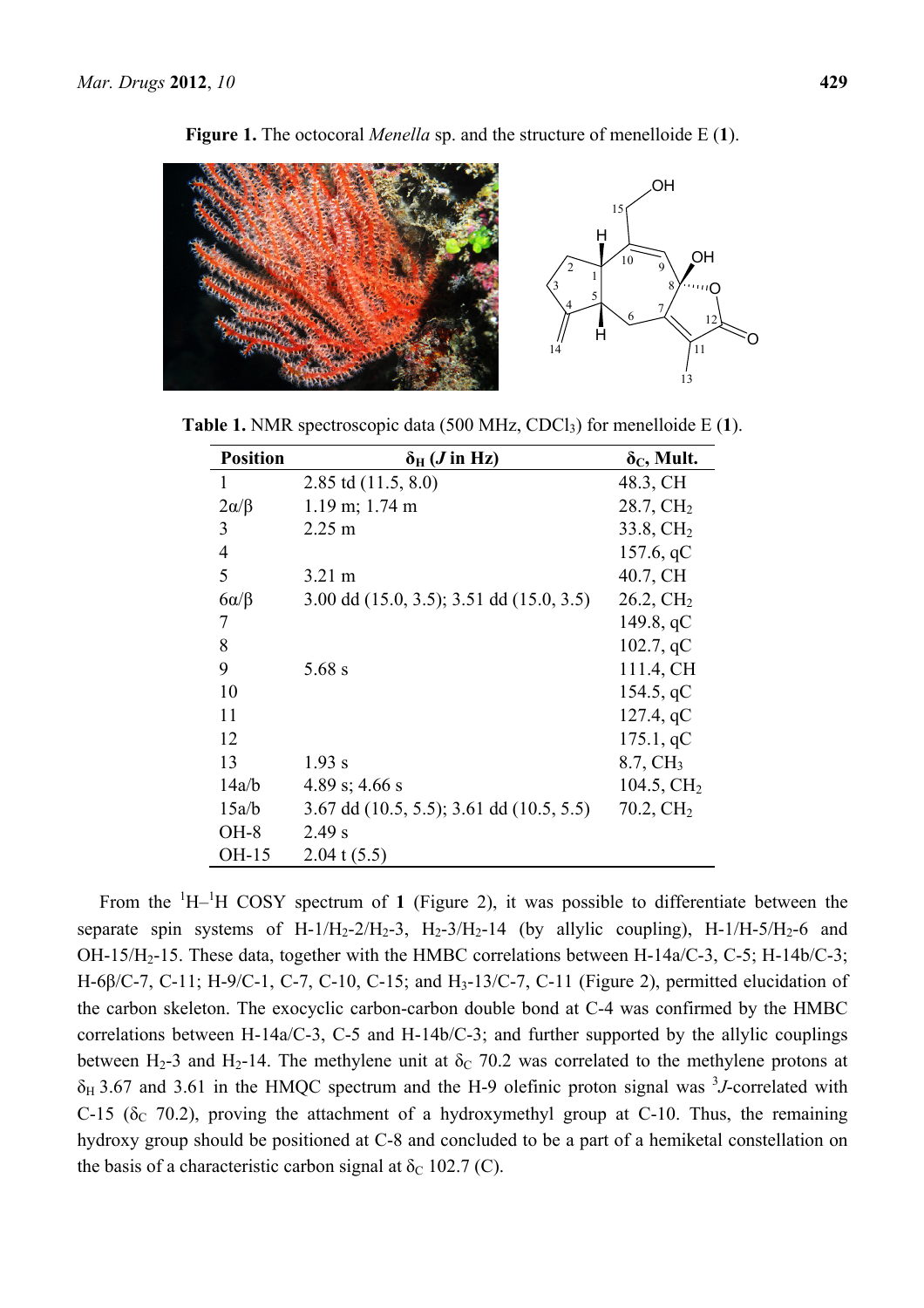**Figure 2.** The  ${}^{1}H-{}^{1}H$  COSY and selective key HMBC correlations ( ${}^{1}H\rightarrow {}^{13}C$ ) for sesquiterpenoid 1.



The relative configuration of **1** was elucidated mainly from a NOESY spectrum as being compatible with that of 1 offered by computer modeling (Figure 3), in which the close contacts of atoms in space calculated were consistent with the NOESY correlations [18]. In the NOESY experiment of **1**, H-5 exhibited a correlation with H-1, indicating that these two protons (H-1 and H-5) were situated on the same face and assigned as β protons. One proton of C-6 methylene ( $\delta$ <sub>H</sub> 3.51) exhibited correlations with H-1 and OH-8 ( $\delta_H$  2.49), but not with H<sub>3</sub>-13, indicating that this proton and the hydroxy group at C-8 were β-oriented in **1** by molecular modeling analysis (Figure 3). This observation was supported by a correlation between H-6 $\alpha$  ( $\delta_H$  3.00) and H<sub>3</sub>-13, but not with OH-8, although a correlation was also found between H-5 and H-6α. The *Z*-configuration of the C-7/11 double bond was elucidated from a correlation between H-6α and the C-13 vinyl methyl. Correlations observed between H-9 and H-15a/b reflected the *E* geometry of the double bond at C-9/10. From the above evidence, the relative configurations of the chiral carbons of **1** were assumed to be 1*S*\*, 5*S*\* and 8*S*\*. On the basis of the above analysis, the relative structure of **1** was determined.

**Figure 3.** The computer-generated model of **1** using MM2 force field calculations and the calculated distances (Å) between selected protons with key NOESY correlations.

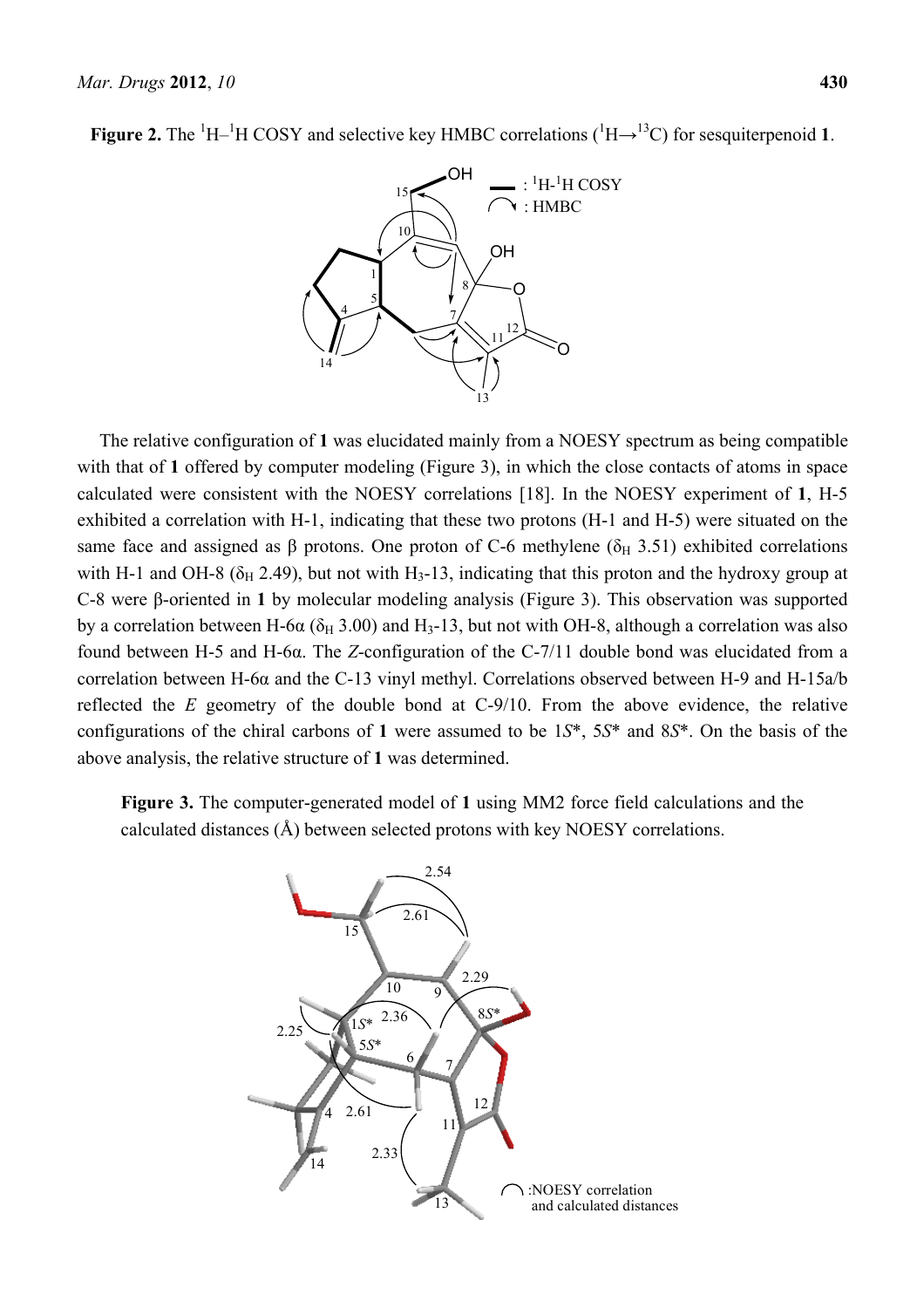# *2.2. Isolation and Structure Determination of Lobocrassin F* (**2**) *from* Lobophytum crassum

The octocoral *L. crassum* (Figure 4), distributed in the waters of Taiwan has afforded various new cembranoids [19–26], including lobocrassins A–E [24]; new glycolipids [27]; and new α-tocopherols [28]. The molecular formula for lobocrassin F (2) (Figure 4) was determined to be  $C_{20}H_{30}O_2$  (six units of unsaturation) using HRESIMS  $(C_{20}H_{30}O_2 + Na$ ,  $m/z$  325.2145, calculated 325.2143). Comparison of the  $^{13}$ C NMR and DEPT data with the molecular formula indicated that there was an exchangeable proton, which required the presence of a hydroxy group. This deduction was supported by a broad absorption in the IR spectrum at 3265 cm<sup>-1</sup>. The <sup>13</sup>C NMR data for 1 confirmed the presence of twenty carbon signals (Table 2), characterized by DEPT as four methyls, six  $sp<sup>3</sup>$  methylenes, an  $sp<sup>2</sup>$  methylene, an sp<sup>3</sup> methine, two sp<sup>2</sup> methines, an sp<sup>3</sup> quaternary carbons and five sp<sup>2</sup> quaternary carbons. Compound **2** was determined to possess a tetrasubstituted olefin ( $\delta$ <sup>C</sup> 108.2, C-1; 144.2, C-14), two trisubstituted olefins ( $\delta_c$  131.5, C-12; 130.0, C-8; 127.8, CH-7; 127.7, CH-11) and an exocyclic carbon-carbon double bond ( $\delta_c$  144.3, C-15; 113.7, CH<sub>2</sub>-17). The above functionalities accounted for four of the seven degrees of unsaturation, suggesting a bicyclic structure of **2**.

**Figure 4.** The octocoral *Lobophytum crassum* and the structures of lobocrassin F (**2**) and its derivative 3-*O*-acetyllobocrassin F (**3**).



| <b>Position</b>  | $\delta_{\rm H}$ ( <i>J</i> in Hz)            | $\delta_{C}$ , Mult.  |
|------------------|-----------------------------------------------|-----------------------|
| 1                |                                               | 108.2, qC             |
| $2\alpha/\beta$  | 2.01 dd $(16.5, 6.5)$ ; 2.39 dd $(16.5, 4.0)$ | $31.5, \mathrm{CH}_2$ |
| 3                | $3.54$ br s                                   | 67.7, CH              |
| 4                |                                               | 77.6, $qC$            |
| 5                | 1.60 <sub>m</sub>                             | $35.0, \mathrm{CH}_2$ |
| 6                | $2.21 \text{ m}$                              | $23.4, \mathrm{CH}_2$ |
| 7                | $5.11$ t $(7.5)$                              | 127.8, CH             |
| 8                |                                               | 130.0, qC             |
| 9                | $2.05 \text{ m}$                              | 39.5, $CH2$           |
| 10               | $2.15 \text{ m}$                              | $25.6, \mathrm{CH}_2$ |
| 11               | $5.02$ t $(7.5)$                              | 127.7, CH             |
| 12               |                                               | 131.5, qC             |
| $13\alpha/\beta$ | 2.98 d $(14.0)$ ; 2.72 d $(14.0)$             | 41.1, $CH2$           |

**Table 2.** NMR spectroscopic data (500 MHz, CDCl3) for lobocrassin F (**2**).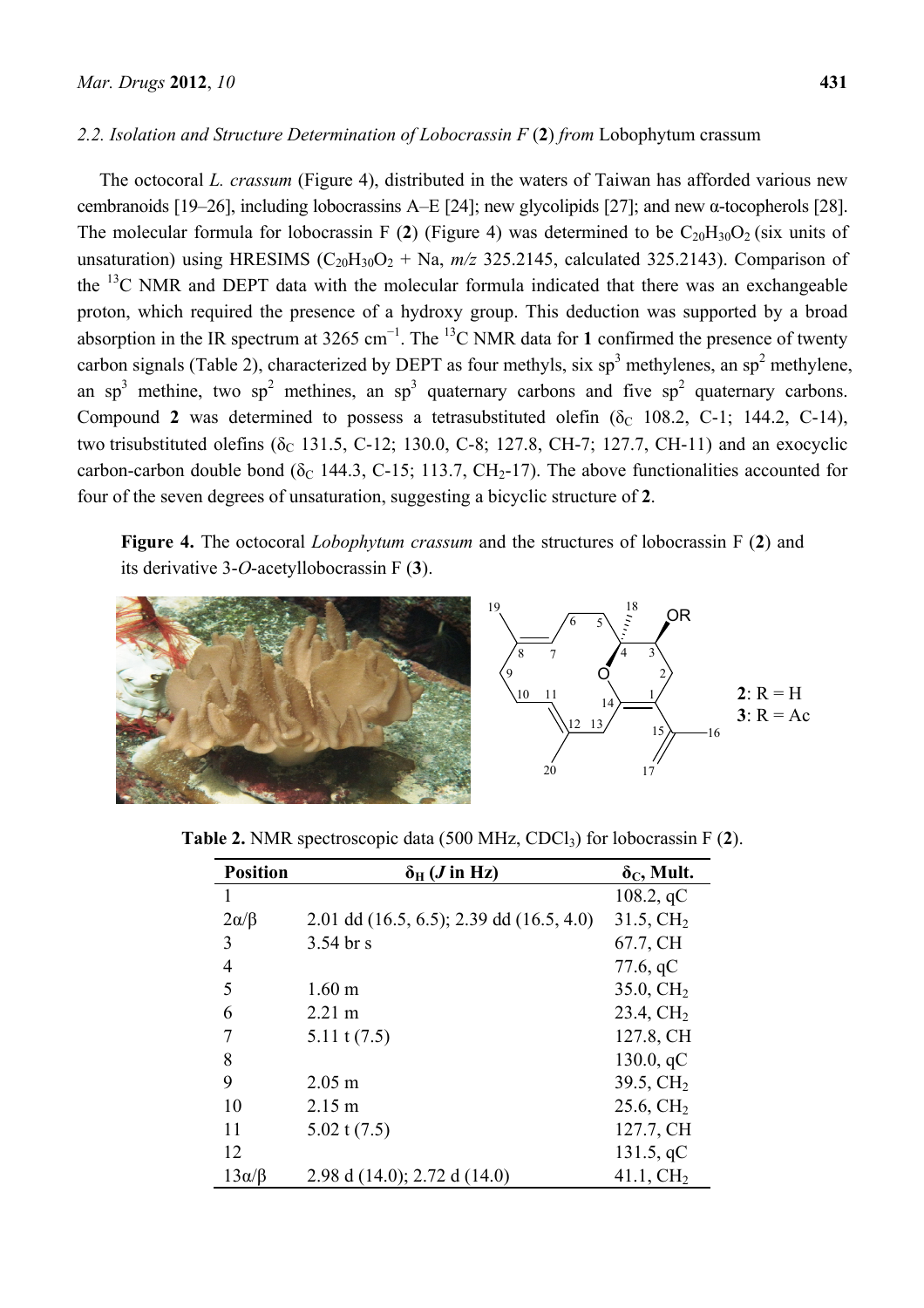|       | $\blacksquare$ and $\blacksquare$ . $\cup$ $\cup$ if $\blacksquare$ |                       |
|-------|---------------------------------------------------------------------|-----------------------|
| 14    |                                                                     | 144.2, $qC$           |
| 15    |                                                                     | 144.3, $qC$           |
| 16    | $1.81$ s                                                            | $22.7, \mathrm{CH}_3$ |
| 17a/b | 4.72 d $(1.5)$ ; 4.93 d $(1.5)$                                     | 113.7, $CH2$          |
| 18    | $1.17$ s                                                            | 16.5, $CH3$           |
| 19    | 1.59 s                                                              | 15.6, $CH3$           |
| 20    | $1.43$ s                                                            | $15.7, \mathrm{CH}_3$ |

**Table 2.** *Cont.*

From the  ${}^{1}H-{}^{1}H$  COSY spectrum of 2 (Figure 5), it was possible to identify the separate spin systems of H<sub>2</sub>-2/H-3, H<sub>2</sub>-5/H<sub>2</sub>-6/H-7, H<sub>2</sub>-9/H<sub>2</sub>-10/H-11 and H<sub>3</sub>-16/H<sub>2</sub>-17 (by allylic coupling). These data, together with the HMBC correlations between protons and quaternary carbons of 1, such as  $H_2-2$ ,  $H_2-13$ ,  $H_3-16$ ,  $H_2-17/C-1$ ;  $H_2-2$ ,  $H_2-5$ ,  $H_2-6$ ,  $H_3-18/C-4$ ;  $H_2-6$ ,  $H_2-9$ ,  $H_2-10$ ,  $H_3-19/C-8$ ;  $H_2-10$ ,  $H_2-13$ ,  $H_3$ -20/C-12;  $H_2$ -2,  $H_2$ -13/C-14; and  $H_2$ -2,  $H_3$ -16/C-15 (Figure 5), permitted elucidation of the carbon skeleton. The vinyl methyls attached at C-8, C-12 and C-15 were confirmed by the HMBC correlations between H<sub>3</sub>-19/C-7, C-8, C-9; H<sub>3</sub>-20/C-11, C-12, C-13; and H<sub>3</sub>-16/C-1, C-15, C-17 (Figure 5). However, because no HMBC correlation was observed between H-3 and C-14, the remaining hydroxy group was positioned at C-3, and an ether bridge was determined to be located between C-4 and C-14 to form a pyran ring. In order to confirm this ratiocination, acetylation of **2** was performed and its derivative 3-*O*-acetyllobocrassin F (**3**) (Figure 4) was obtained in high yield (95%). This result indicates that a secondary hydroxy group attached at C-3 in **2** is necessary.

**Figure 5.** The  ${}^{1}H-{}^{1}H$  COSY and selective key HMBC correlations ( ${}^{1}H\rightarrow {}^{13}C$ ) for diterpenoid 2.



The relative configuration of **2** was elucidated mainly from a NOESY spectrum as being compatible with that of 2 offered by computer modeling (Figure 6), in which the close contacts of atoms in space calculated were consistent with the NOESY correlations [18]. In the NOESY experiment for **2**, correlations were observed between H-3 and  $H_3$ -18, suggesting that these protons are located on the same face and can be assigned as  $\alpha$  protons. Correlations observed between H-7/H<sub>2</sub>-9 and H-11/H<sub>2</sub>-13, as well as the lack of correlation between H-7/H3-19 and H-11/H3-20, reflected the *E* geometry of the double bonds at C-7/8 and C-11/12. Additionally, H-17a ( $\delta_H$  4.72) was correlated with H-13 $\alpha$  ( $\delta_H$  2.98), suggesting an *s-cis* diene moiety in **2**. On the basis of the above findings, the structure of **2** was elucidated and the chiral carbons of **2** were assigned as 3*S*\* and 4*S*\*.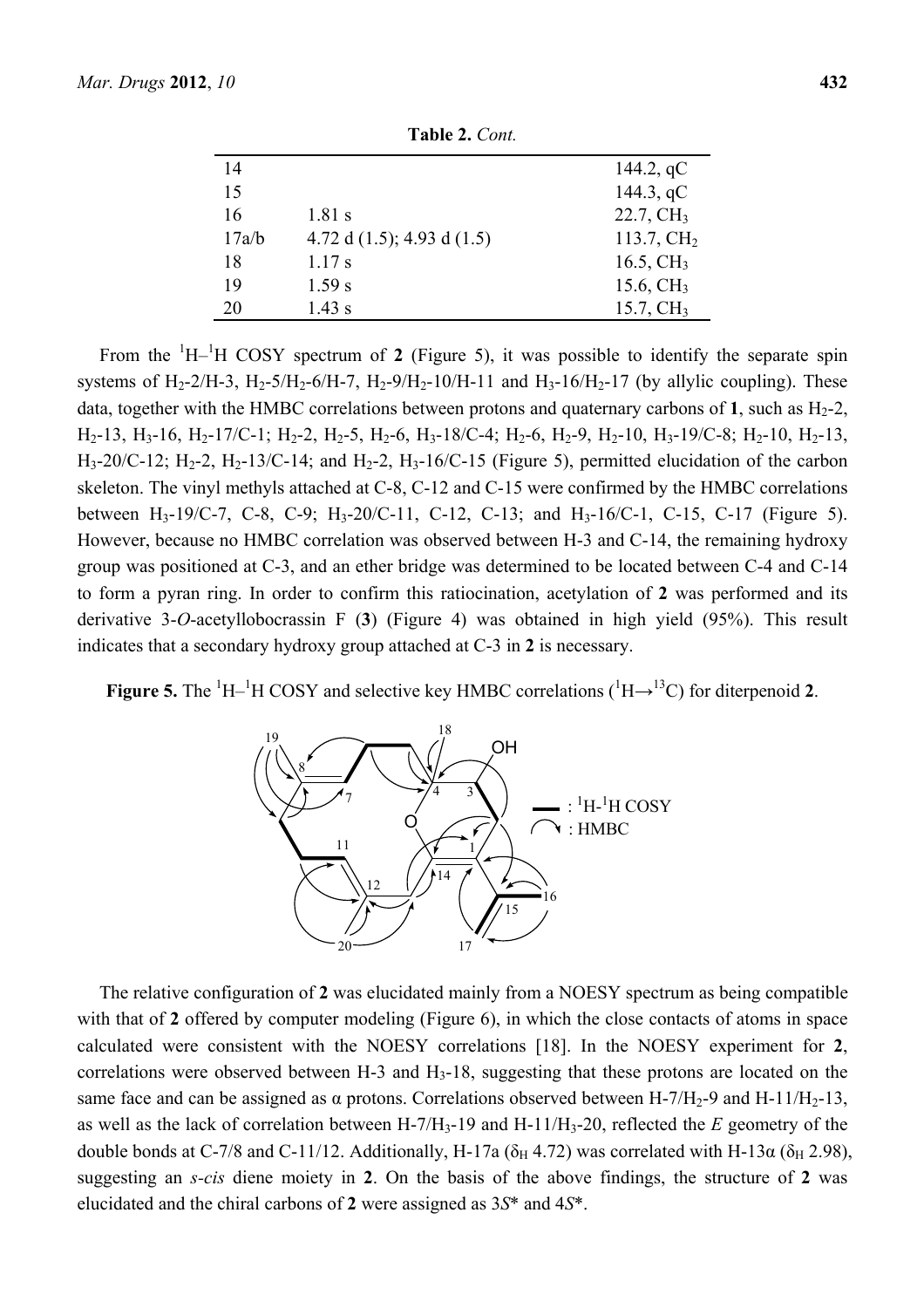**Figure 6.** The computer-generated model of **2** using MM2 force field calculations and the calculated distances (Å) between selected protons with key NOESY correlations.



In previous studies, cembranoids possessing an ether linkage to form a pyran or a tetrahydropyran rings have rarely found [29–32]. To the best of our knowledge, lobocrassin F (**2**) is the first pyrancembranoid possessing a C-4/14 ether linkage to be obtained from soft corals belonging to the genus *Lobophytum*.

The *in vitro* anti-inflammatory effects of terpenoids **1** and **2** were tested (Table 3). Diterpenoid **2** (lobocrassin F) was found to show a significant inhibitory effect on the release of elastase by human neutrophils.

**Table 3.** Inhibitory effects of terpenoids **1** and **2** on the generation of superoxide anion and the release of elastase by human neutrophils in response to FMLP/CB.

|                  | Superoxide anion  |                  | Elastase release        |                  |
|------------------|-------------------|------------------|-------------------------|------------------|
| <b>Compounds</b> | $IC_{50}$ (µg/mL) | Inh % $^a$       | $IC_{50}$ ( $\mu$ g/mL) | Inh % $^a$       |
|                  | >10               | $19.85 \pm 6.65$ | >10                     | $26.99 \pm 4.99$ |
|                  | >10               | $7.80 \pm 5.23$  | $6.27 \pm 1.91$         | $58.29 \pm 5.47$ |
| $DPI^b$          | $0.82 \pm 0.31$   |                  |                         |                  |
| Elastatinal $b$  |                   |                  | $31.82 \pm 5.92$        |                  |

<sup>*a*</sup> Percentage of inhibition (Inh %) at a concentration of 10  $\mu$ g/mL; <sup>*b*</sup> DPI (diphenylene indoniumn) and elastatinal were used as reference compounds.

## **3. Experimental Section**

#### *3.1. General Experimental Procedures*

Optical rotations were measured on a Jasco P-1010 digital polarimeter. Infrared spectra were recorded on a Varian Diglab FTS 1000 FT-IR spectrometer; peaks are reported in cm<sup>-1</sup>. NMR spectra were recorded on Varian Inova 500 or Varian Mercury Plus 400 NMR spectrometers using the residual CHCl<sub>3</sub> signal ( $\delta_H$  7.26 ppm) as the internal standard for <sup>1</sup>H NMR and CDCl<sub>3</sub> ( $\delta_C$  77.1 ppm) for <sup>13</sup>C NMR. Coupling constants (*J*) are given in Hz. ESIMS and HRESIMS were recorded using a Bruker APEX II mass spectrometer. Column chromatography was performed on silica gel (230–400 mesh,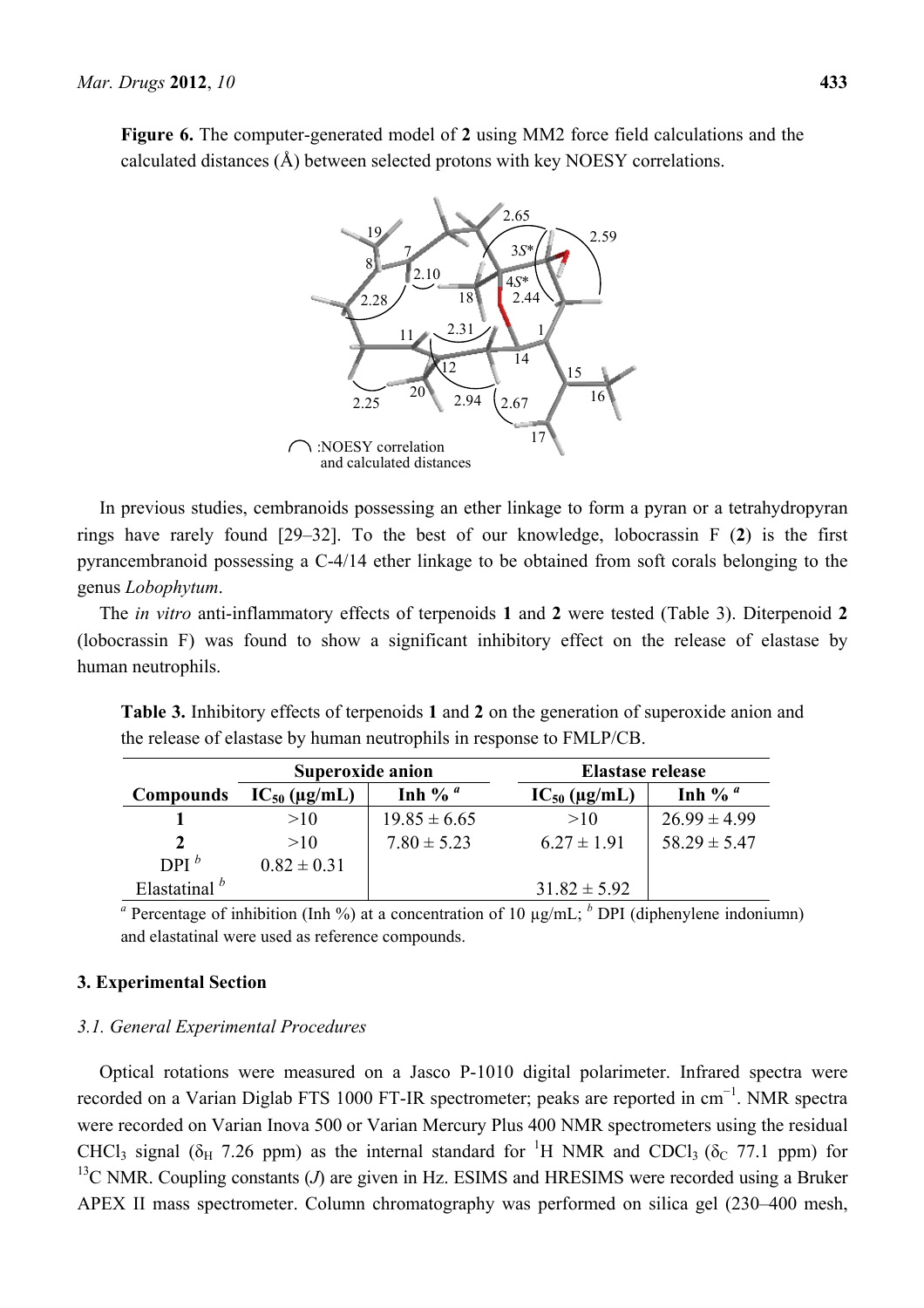Merck, Darmstadt, Germany). TLC was carried out on precoated Kieselgel 60  $F_{254}$  (0.25 mm, Merck); spots were visualized by spraying with  $10\%$   $H_2SO_4$  solution followed by heating. HPLC was performed using a system comprised of a Hitachi L-7100 pump, a Hitahci L-7455 photodiode array detector and a Rheodyne injection port. A normal phase column (Hibar  $250 \times 10$  mm, Merck, silica gel 60, 5 µm) was used for HPLC.

## *3.2. Animal Material*

## 3.2.1. *Menella* sp.

Specimens of the gorgonian coral *Menella* sp. were collected by trawling off the coast of southern Taiwan at a depth of 100 m in December 2004 and stored in a freezer until extraction. A voucher specimen (NMMBA-TW-GC-005) was deposited in the National Museum of Marine Biology and Aquarium, Taiwan. This organism was identified by comparison with previous descriptions [4,5].

## 3.2.2. *Lobophytum crassum*

Specimens of the soft coral *L. crassum* were collected by hand using scuba equipment off the coast of northeast Taiwan at a depth of 10 m in August 2007 and stored in a freezer until extraction. A voucher specimen (NMMBA-TW-SC-2007-33) was deposited in the National Museum of Marine Biology and Aquarium, Taiwan. This organism was identified by comparison with previous descriptions [4,5].

#### *3.3. Extraction and Isolation*

#### 3.3.1. *Menella* sp.

The gorgonian coral *Menella* sp. (wet weight 451 g) was collected and freeze-dried. The material was minced and extracted with ethyl acetate (EtOAc) at room temperature. The EtOAc layer was separated on silica gel and eluted using *n*-hexane/EtOAc (stepwise from 100:1 to 0:100 *n*-hexane/EtOAc) to obtain fractions 1–16. Fraction 13 was separated by normal-phase HPLC (NP-HPLC), using mixtures of *n*-hexane and EtOAc (1:2–pure EtOAc) to yield fractions 13A–13Q. Fraction 13I was further purified by NP-HPLC using a Hibar silica gel 60 column (250  $\times$  10 mm, Merck, 5 µm) developed with a mixture of *n*-hexane and EtOAc (1:1, flow rate: 2.0 mL/min) to yield menelloide E  $(1, 1.0 \text{ mg}, t_R = 51 \text{ m})$ .

Menelloide E (1): colorless oil;  $\left[\alpha\right]_{D}^{25}$  +9 (*c* 0.05, CHCl<sub>3</sub>); IR (neat)  $v_{\text{max}}$  3413, 1746 cm<sup>-1</sup>; <sup>1</sup>H (CDCl<sub>3</sub>, 500 MHz) and <sup>13</sup>C (CDCl<sub>3</sub>, 125 MHz) NMR data, see Table 1; ESIMS:  $m/z$  285 (M + Na)<sup>+</sup>; HRESIMS:  $m/z$  285.1105 (calcd for C<sub>15</sub>H<sub>18</sub>O<sub>4</sub> + Na, 285.1103).

## 3.3.2. *Lobophytum crassum*

The soft coral *L. crassum* (wet weight 1.3 kg) was collected and freeze-dried. The material was minced and extracted with EtOAc at room temperature. The EtOAc layer was separated on silica gel and eluted using *n*-hexane/EtOAc (stepwise from 100:1 to 0:100 *n*-hexane/EtOAc) to obtain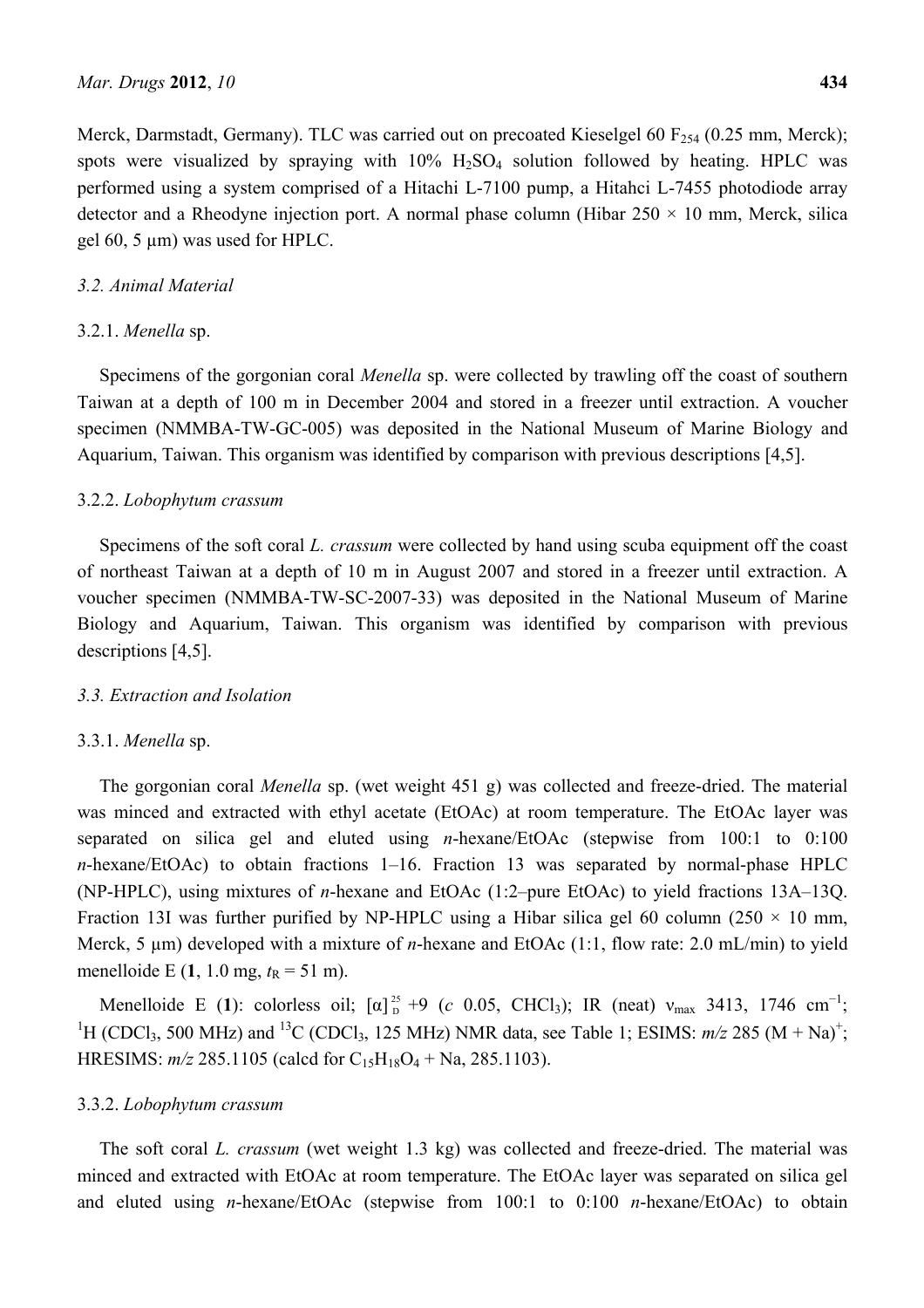fractions 1–12. Fraction 4 was separated by NP-HPLC, using mixtures of *n*-hexane and EtOAc to yield fractions 4A–4G. Fraction 4C was re-purified by NP-HPLC using a Hibar silica gel 60 column (250  $\times$  10 mm, Merck, 5 µm) developed with a mixture of *n*-hexane and EtOAc (22:1, flow rate: 2.0 mL/min) to yield lobocrassin F  $(2, 2.8$  mg,  $t<sub>R</sub> = 134$  m).

Lobocrassin F (2): colorless oil;  $[\alpha]_D^{25}$  +20 (*c* 0.1, CHCl<sub>3</sub>); IR (neat)  $v_{\text{max}}$  3265 cm<sup>-1</sup>; <sup>1</sup>H (CDCl<sub>3</sub>, 500 MHz) and <sup>13</sup>C (CDCl<sub>3</sub>, 125 MHz) NMR data, see Table 2; ESIMS:  $m/z$  325 (M + Na)<sup>+</sup>; HRESIMS:  $m/z$  325.2145 (calcd for C<sub>20</sub>H<sub>30</sub>O<sub>2</sub> + Na, 325.2143).

Acetylation of Lobocrassin F (**2**): Lobocrassin F (**2**) (0.5 mg) was stirred with 1 mL of acetic anhydride in 1 mL of pyridine for 4 h at room temperature. After evaporation of excess reagent, the residue was separated by column chromatography on Si gel to give 3-*O*-acetyllobocrassin F (**3**)  $(0.54 \text{ mg}, 95\%)$ ; <sup>1</sup>H (CDCl<sub>3</sub>, 400 MHz)  $\delta_H$  5.05 (1H, t, *J* = 7.2 Hz, H-7), 4.99 (1H, t, *J* = 7.2 Hz, H-11), 4.91 (1H, br s, H-17b), 4.77 (1H, dd, *J* = 8.0, 6.0 Hz, H-3), 4.71 (1H, br s, H-17a), 2.88 (1H, d, *J* = 10.0 Hz, H-13α), 2.79 (1H, d, *J* = 10.0 Hz, H-13β), 2.45 (1H, dd, *J* = 16.8, 5.6 Hz, H-2β), 2.19 (2H, m, H2-6), 2.09 (2H, m, H2-10), 2.06 (3H, s, acetate methyl), 2.04 (2H, m, H2-9), 1.99 (1H, dd, *J* = 16.8, 8.4 Hz, H-2α), 1.78 (3H, s, H3-16), 1.61 (2H, m, H2-5), 1.57 (3H, s, H3-19), 1.42 (3H, s, H3-20),  $1.11$  (3H, s, H<sub>3</sub>-18).

## *3.4. Molecular Mechanics Calculations*

Implementation of the MM2 force field [18] in CHEM3D PRO software from CambridgeSoft Corporation (Cambridge, MA, USA; ver. 9.0, 2005) was used to calculate molecular models.

#### *3.5. Superoxide Anion Generation and Elastase Release by Human Neutrophils*

Human neutrophils were obtained by means of dextran sedimentation and Ficoll centrifugation. Measurements of superoxide anion generation and elastase release were carried out according to previously described procedures [33,34]. Briefly, superoxide anion production was assayed by monitoring the superoxide dismutase-inhibitable reduction of ferricytochrome *c*. Elastase release experiments were performed using MeO-Suc-Ala-Ala-Pro-Valp-nitroanilide as the elastase substrate.

## **4. Conclusions**

In our previous studies, a series of sesquiterpenoids was isolated from the gorgonian *Menella* sp. Of these compounds, germacrane-type sesquiterpenoids with a hydroxymethyl group, such as compound **1**  (menelloide E), are rarely found in marine organisms. As described in the Introduction, the organic extract of *Menella* sp. displayed significant inhibitory effects on the generation of superoxide anions and the release of elastase. However, at this stage, the results showed that the isolated compounds only exhibited weak activity or were not active in anti-inflammatory activity testing [13–15]. We suggest that active components exist in other fractions, and these fractions will be studied in the future. The interaction among these isolates will also be studied if we are able to obtain sufficient amounts of the metabolites. It is worth noting that the cembranoids possessing a C-4/14 ether linkage to form a pyrancembranoid, such as **2** (lobocrassin F) were discovered for the first time. All the corals are claimed to be threatened species, and we therefore want to obtain and culture these interesting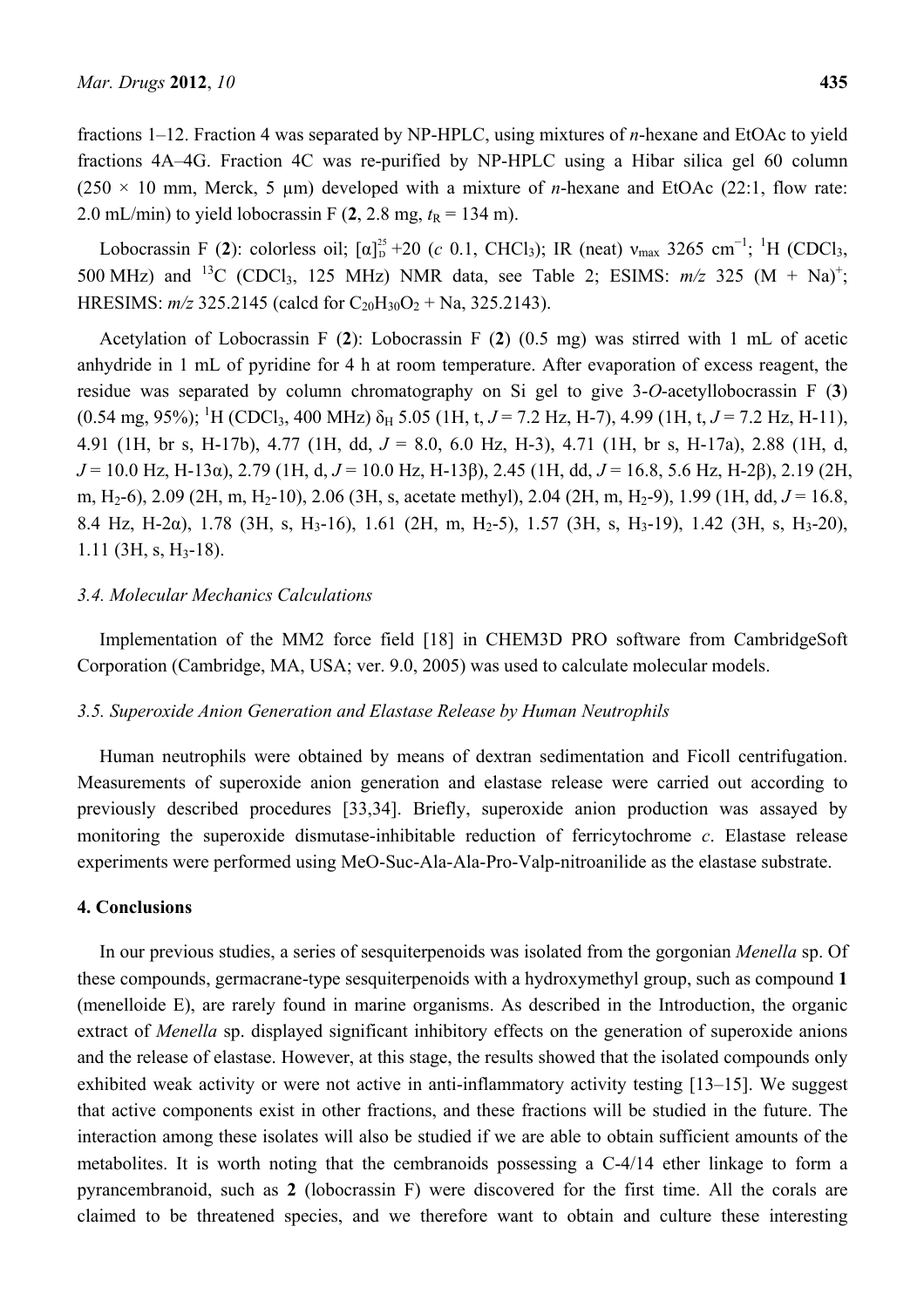specimens as sources of potential natural products. However, owing to their structural complexity, it is difficult to obtain sufficient amounts of the bioactive metabolites, such as lobocrassin F (**2**) and lobocrassin B [24], for further study of their potential medicinal usage. The octocorals *Menella* sp. and *L. crassum* have begun to be transplanted in tanks using our highly-developed aquaculture technology for the extraction of natural products in order to establish a stable supply of bioactive material, including extracts and pure compounds. A study focusing on the chemical constituents of a cultured soft coral, *Lobophytum crassum*, has been performed, and three new tetrahydrofuran cembranoids, culobophylins A–C, were isolated from this cultured marine organism [25].

# **Acknowledgments**

This research was supported by grants from the National Museum of Marine Biology and Aquarium (Grant No. 100100101 and 100200311); the National Dong Hwa University; the Division of Marine Biotechnology, Asia-Pacific Ocean Research Center, National Sun Yat-sen University (Grant No. 00C-0302-05); the Taiwan Department of Health Clinical Trial and Research Center of Excellence (Grant No. DOH 101-TD-B-111-004); and the National Science Council (Grant No. NSC 100-2325-B-291-001, 99-2323-B-291-001 and 98-2320-B-291-001-MY3), Taiwan, awarded to Y.-H.K. and P.-J.S.

# **References**

- 1. Fraga, B.M. Natural sesquiterpenoids. *Nat. Prod. Rep.* **2011**, *28*, 1580–1610.
- 2. Blunt, J.W.; Copp, B.R.; Munro, M.H.G.; Northcote, P.T.; Prinsep, M.R. Marine natural products. *Nat. Prod. Rep.* **2011**, *28*, 196–268.
- 3. Harper, M.K.; Bugni, T.S.; Copp, B.R.; James, R.D.; Lindsay, B.S.; Richardson, A.D.; Schnabel, P.C.; Tasdemir, D.; VanWagoner, R.M.; Verbitski, S.M.; Ireland, C.M. Introduction to the Chemical Ecology of Marine Natural Products. In *Marine Chemical Ecology*; McClintock, J.B., Baker, B.J., Eds.; CRC Press: Washington, DC, USA, 2001; pp. 3–69.
- 4. Bayer, F.M. Key to the genera of Octocorallia exclusive of Pennatulacea (Coelenterata: Anthozoa), with diagnoses of new taxa. *Proc. Biol. Soc. Wash.* **1981**, *94*, 902–947.
- 5. Fabricius, K.; Alderslade, P. *Soft Corals and Sea Fans—A Comprehensive Guide to the Tropical Shallow-Water Genera of the Central-West Pacific*, *the Indian Ocean and the Red Sea*, 1st ed.; Australian Institute of Marine Science: Queensland, Australia, 2001; pp. 49–50, 59–60, 94–97, 206–207.
- 6. Deng, S.; Peng, S.; Li, F.; Tan, X.; Chen, J. A study on chemical constituents of South China Sea gorgonian *Menella spinifera* Kukenthal (I). *Guangzhou Chem.* **1993**, 44–47.
- 7. Li, F.; Deng, S.; Rao, Z.; Wu, H.; Xu, J. Studies on chemical constituents of South China Sea gorgonian *Menella spinifera* Kukenthal (II). *Guangzhou Chem.* **1996**, 49–51.
- 8. Deng, S.; Li, F.; Peng, S.; Rao, Z.; Wu, H.; Xu, J. Chemical constituents of the South China Sea gorgonian *Menella spinifera* Kukenthal. *Chin. J. Appl. Chem.* **1997**, *14*, 80–82.
- 9. Zhang, W.; Guo, Y.-W.; Mollo, E.; Cimino, G. Menverins A–D, new highly oxygenated guaiane lactones from Hainan gorgonian *Menella verrucosa* (Brundin). *Helv. Chim. Acta* **2004**, *87*, 2919–2925.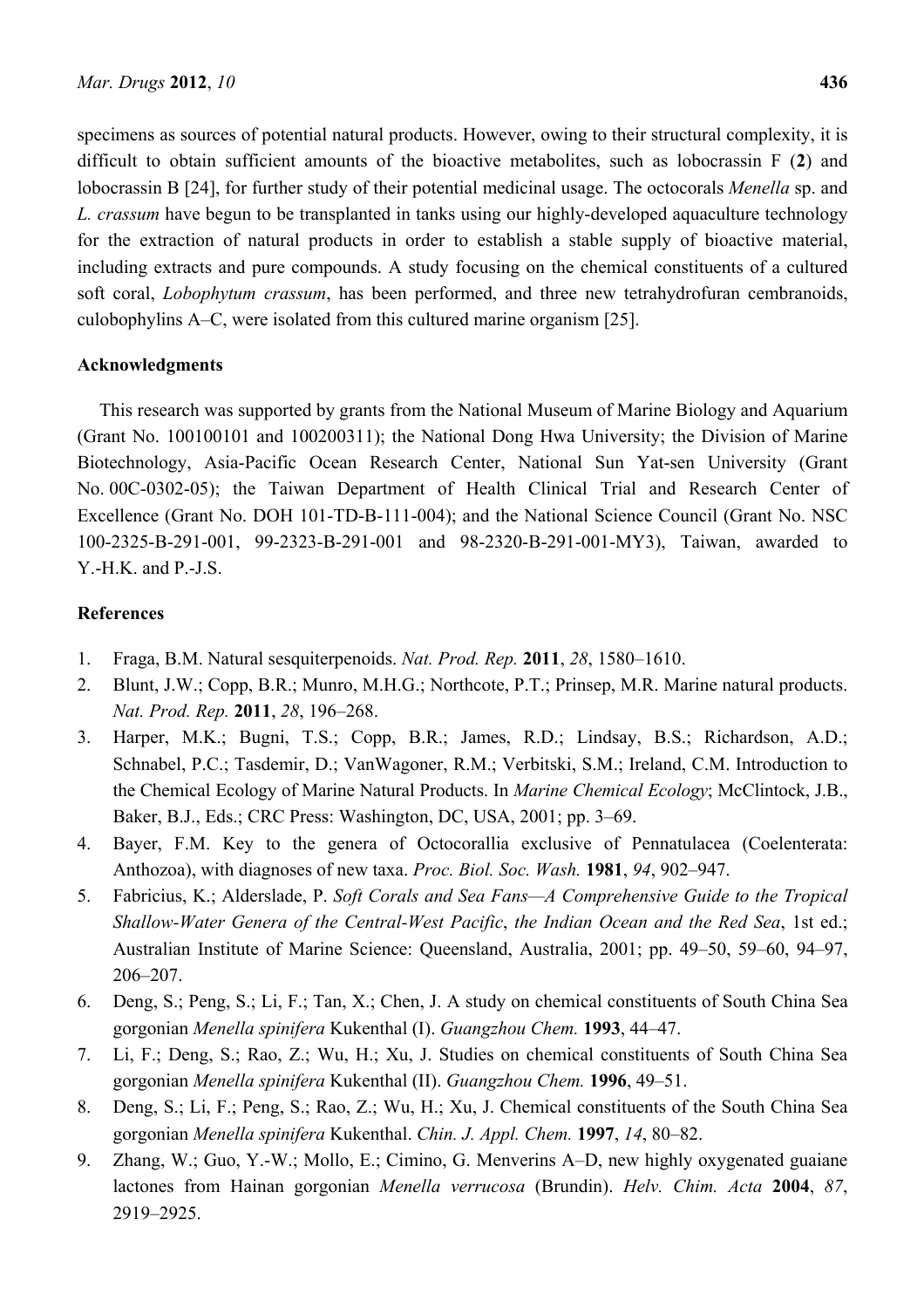- 10. Zhang, W.; Huang, H.; Ding, Y.; Gavagnin, M.; Mollo, E.; Cimino, G.; Guo, Y.-W. Three new polyoxygenated steroids from two species of the South China Sea gorgonian *Muricella flexuosa* and *Menella verrucosa* Brundin. *Helv. Chim. Acta* **2006**, *89*, 813–820.
- 11. Li, L.; Wang, C.-Y.; Huang, H.; Mollo, E.; Cimino, G.; Guo, Y.-W. Further highly oxygenated guaiane lactones from the South China Sea gorgonian *Menella* sp. *Helv. Chim. Acta* **2008**, *91*, 111–117.
- 12. Chai, X.-Y.; Sun, J.-F.; Tang, L.-Y.; Yang, X.-W.; Li, Y.-Q.; Huang, H.; Zhou, X.-F.; Yang, B.; Liu, Y. A novel cyclopentene derivative and a polyhydroxylated steroid from a South China Sea gorgonian *Menella* sp. *Chem. Pharm. Bull.* **2010**, *58*, 1391–1394.
- 13. Kao, S.-Y.; Chang, Y.-C.; Su, J.-H.; Lu, M.-C.; Chen, Y.-H.; Sheu, J.-H.; Wen, Z.-H.; Wang, W.-H.; Kuo, Y.-H.; Hwang, T.-L.; Sung, P.-J. (−)-Hydroxylindestrenolide, a new sesquiterpenoid from a gorgonian coral *Menella* sp. (Plexauridae). *Chem. Pharm. Bull.* **2011**, *59*, 1048–1050.
- 14. Kao, S.-Y.; Su, J.-H.; Hwang, T.-L.; Sheu, J.-H.; Su, Y.-D.; Lin, C.-S.; Chang, Y.-C.; Wang, W.-H.; Fang, L.-S.; Sung, P.-J. Discovery of novel sesquiterpenoids from a gorgonian *Menella* sp. *Tetrahedron* **2011**, *67*, 7311–7315.
- 15. Kao, S.-Y.; Su, J.-H.; Hwang, T.-L.; Sheu, J.-H.; Wen, Z.-H.; Wu, Y.-C.; Sung, P.-J. Menelloides C and D, new sesquiterpenoids from the gorgonian coral *Menella* sp. *Mar. Drugs* **2011**, *9*, 1534–1542.
- 16. Sung, P.-J.; Kao, S.-Y.; Kao, C.-Y.; Chang, Y.-C.; Chen, Y.-H.; Su, Y.-D. Seco-germacrane anhydride: Occurrence of a sesquiterpene lactone in the gorgonian coral *Menella* sp. (Plexauridae). *Biochem. Syst. Ecol.* **2012**, *40*, 53–55.
- 17. Imbs, A.B.; Demidkova, D.A.; Dautova, T.N.; Latyshev, N.A. Fatty acid biomarkers of symbionts and unusual inhibition of tetracosapolyenoic acid biosynthesis in corals (octocorallia). *Lipids* **2009**, *44*, 325–335.
- 18. Allinger, N.L. Conformational analysis. 130. MM2. A hydrocarbon force field utilizing  $V_1$  and  $V_2$ torsional terms. *J. Am. Chem. Soc.* **1977**, *99*, 8127–8134.
- 19. Duh, C.-Y.; Wang, S.-K.; Huang, B.-T.; Dai, C.-F. Cytotoxic cembrenolide diterpenes from the Formosan soft coral *Lobophytum crassum*. *J. Nat. Prod.* **2000**, *63*, 884–885.
- 20. Chao, C.-H.; Wen, Z.-H.; Wu, Y.-C.; Yeh, H.-C.; Sheu, J.-H. Cytotoxic and anti-inflammatory cembranoids from the soft coral *Lobophytum crassum*. *J. Nat. Prod.* **2008**, *71*, 1819–1824.
- 21. Lin, S.-T.; Wang, S.-K.; Cheng, S.-Y.; Duh, C.-Y. Lobocrasol, a new diterpenoid from the soft coral *Lobophytum crassum*. *Org. Lett.* **2009**, *11*, 3012–3014.
- 22. Liao, Z.-J.; Su, H.-J.; Shyue, Y.-C.; Wen, Z.-H.; Sheu, J.-H.; Su, J.-H. Two new cembranoids from the soft coral *Lobophytum crassum*. *Bull. Chem. Soc. Jpn.* **2011**, *84*, 653–655.
- 23. Tseng, Y.-J.; Wen, Z.-H.; Hsu, C.-H.; Dai, C.-F.; Sheu, J.-H. Bioactive cembranoids from the Dongsha atoll soft coral *Lobophytum crassum*. *Bull. Chem. Soc. Jpn.* **2011**, *84*, 1102–1106.
- 24. Kao, C.-Y.; Su, J.-H.; Lu, M.-C.; Hwang, T.-L.; Wang, W.-H.; Chen, J.-J.; Sheu, J.-H.; Kuo, Y.-H.; Weng, C.-F.; Fang, L.-S.; Wen, Z.-H.; Sung, P.-J. Lobocrassins A–E: New cembrane-type diterpenoids from the soft coral *Lobophytum crassum*. *Mar. Drugs* **2011**, *9*, 1319–1331.
- 25. Lee, N.-L.; Su, J.-H. Tetrahydrofuran cembranoids from the cultured soft coral *Lobophytum crassum*. *Mar. Drugs* **2011**, *9*, 2526–2536.